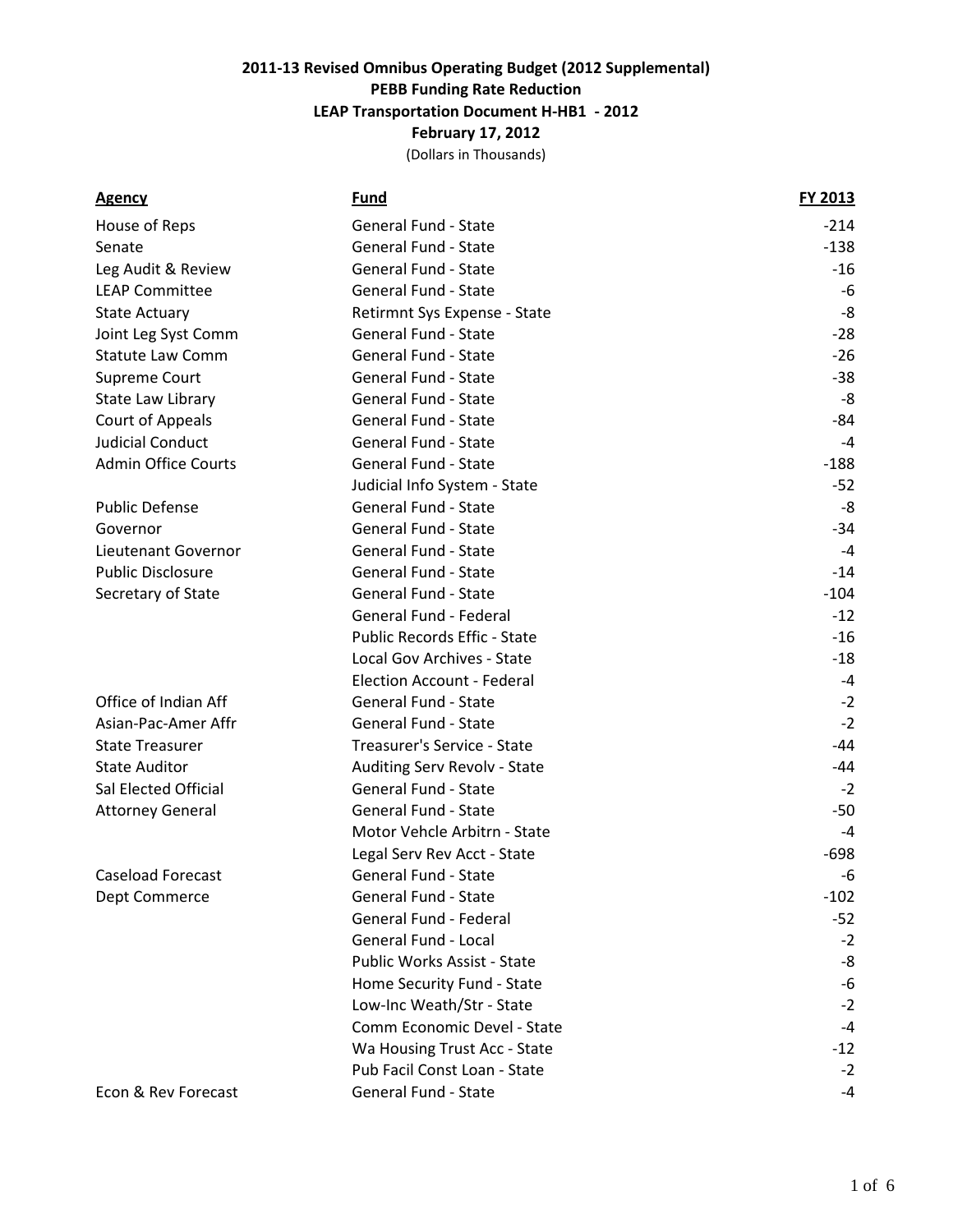| <b>Agency</b>               | <u>Fund</u>                     | FY 2013 |
|-----------------------------|---------------------------------|---------|
| <b>OFM</b>                  | <b>General Fund - State</b>     | -96     |
|                             | General Fund - Federal          | -4      |
|                             | Personnel Svc Fund - State      | -46     |
|                             | Data Processing Rev - State     | -8      |
| <b>Health Care Auth</b>     | <b>General Fund - State</b>     | $-212$  |
|                             | General Fund - Federal          | $-382$  |
|                             | <b>General Fund - Local</b>     | $-4$    |
|                             | St Hlth Care Admn Ac - State    | -80     |
| <b>Admin Hearings</b>       | Admin Hearings Revol - State    | -98     |
| <b>State Lottery Comm</b>   | Lottery Admin Acct - State      | -86     |
| <b>Hispanic Affairs</b>     | <b>General Fund - State</b>     | $-2$    |
| <b>African-Amer Affrs</b>   | <b>General Fund - State</b>     | $-2$    |
| Human Rights Comm           | <b>General Fund - State</b>     | $-12$   |
|                             | General Fund - Federal          | $-10$   |
| <b>Retirement Systems</b>   | Retirmnt Sys Expense - State    | $-146$  |
| <b>Investment Board</b>     | Invest Bd Expense Ac - State    | $-50$   |
| Innovate                    | <b>General Fund - State</b>     | -8      |
| Revenue                     | <b>General Fund - State</b>     | $-652$  |
|                             | Timber Tax Distr Act - State    | $-18$   |
|                             | Master License Fund - State     | -44     |
| <b>Tax Appeals Board</b>    | <b>General Fund - State</b>     | -8      |
| Minority & Women Bus        | Minority & Business - State     | $-10$   |
| <b>Insurance Commission</b> | General Fund - Federal          | $-2$    |
|                             | Insurance Comm Regul - State    | $-136$  |
| <b>Bd of Accountancy</b>    | <b>CPA Account - State</b>      | -6      |
| Dept Enterprise Svcs        | <b>General Fund - State</b>     | $-24$   |
|                             | Enterprise Svcs Acct - State    | $-110$  |
| Horse Racing Comm           | Horse Racing Commsn - State     | $-12$   |
| Indust Insur Appeals        | <b>Accident Account - State</b> | $-48$   |
|                             | Medical Aid Account - State     | $-48$   |
| Liquor Control Board        | Liquor Revolving Acc - State    | $-678$  |
| Utilities/Transport         | General Fund - Local            | -6      |
|                             | Public Srvc Revlv - State       | -84     |
|                             | Pipeline Safety - State         | -4      |
|                             | Pipeline Safety - Federal       | -4      |
| <b>Bd Volun Firefighter</b> | Volun Firefighters - State      | $-2$    |
| <b>State Patrol</b>         | <b>General Fund - State</b>     | $-292$  |
|                             | Death Investigations - State    | $-14$   |
|                             | Cnty Criminal Justic - State    | -8      |
|                             | Munic Criminal Justi - State    | $-4$    |
|                             | Veh License Fraud - State       | $-2$    |
|                             | Fire Serv Trng Acct - State     | -8      |
|                             | Fngrprint ID Account - State    | $-24$   |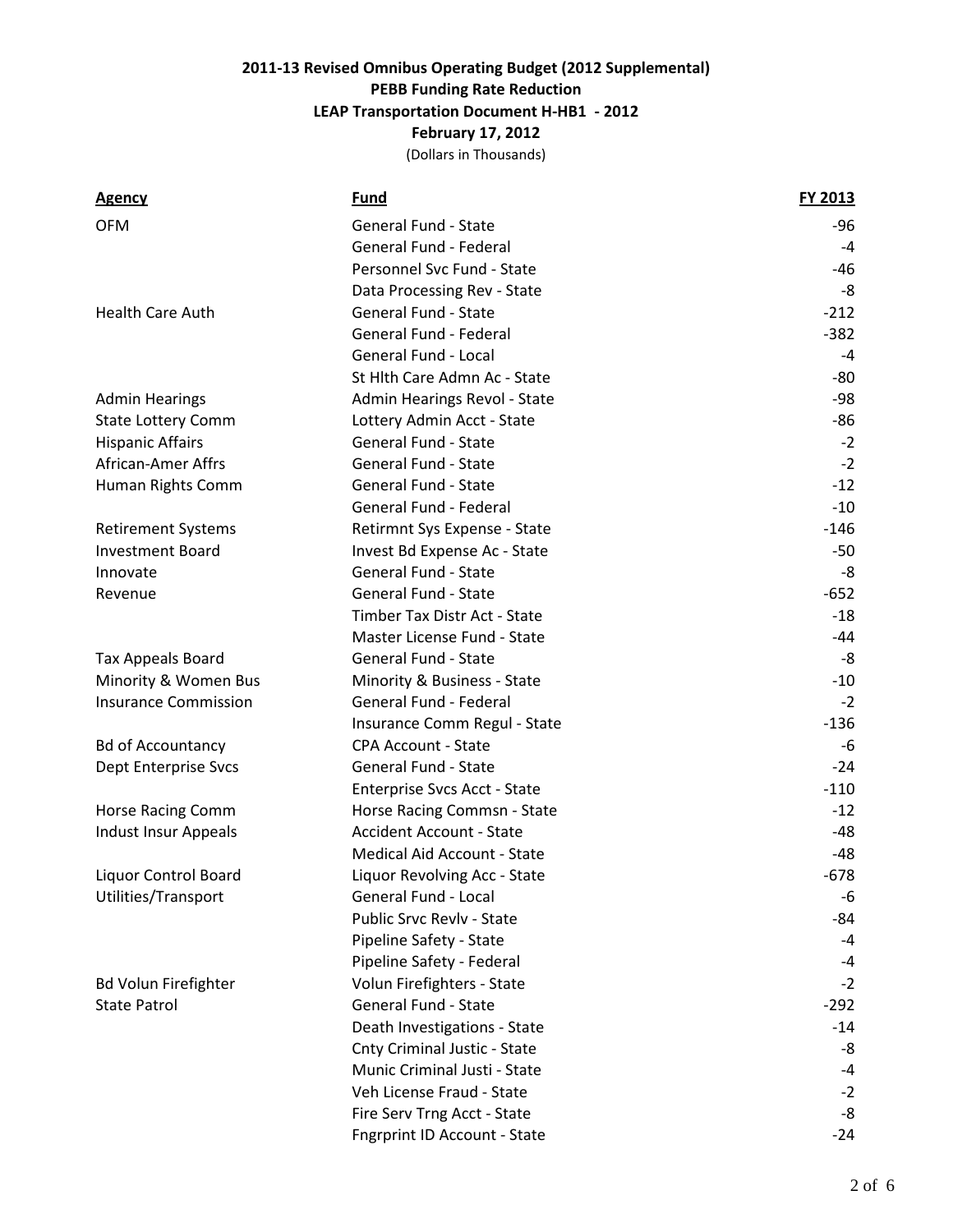| <b>Agency</b>               | <u>Fund</u>                         | FY 2013  |
|-----------------------------|-------------------------------------|----------|
| <b>Criminal Justice Trn</b> | <b>General Fund - State</b>         | $-20$    |
| Dept Labor & Indust         | General Fund - State                | $-74$    |
|                             | Asbestos Account - State            | -4       |
|                             | <b>Electrical License - State</b>   | $-104$   |
|                             | Worker & Comm Right - State         | -6       |
|                             | Public Works Admin - State          | $-16$    |
|                             | <b>Accident Account - State</b>     | -740     |
|                             | Medical Aid Account - State         | $-696$   |
|                             | Plumbing Certificate - State        | -6       |
|                             | Pressure Systems Saf - State        | $-12$    |
| Licensing                   | <b>General Fund - State</b>         | -8       |
|                             | Architects' License - State         | $-4$     |
|                             | Profess Engineers' - State          | -8       |
|                             | Real Estate Cmsn - State            | $-26$    |
|                             | Uniform Commer Code - State         | $-4$     |
|                             | Real Est App C Acct - State         | -6       |
|                             | <b>Business Professions - State</b> | $-42$    |
| <b>Military Dept</b>        | <b>General Fund - State</b>         | -64      |
|                             | <b>General Fund - Federal</b>       | $-106$   |
|                             | Enhanced 911 Account - State        | -6       |
|                             | Disaster Response - State           | $-10$    |
|                             | Worker & Comm Right - State         | $-2$     |
| <b>Public Empl Relation</b> | <b>General Fund - State</b>         | $-12$    |
|                             | Personnel Svc Fund - State          | -8       |
| Social & Health Svcs        | General Fund - State                | $-7,398$ |
|                             | General Fund - Federal              | $-1,504$ |
|                             | General Fund - Local                | -4       |
|                             | General Fund - Fam Supt             | $-374$   |
|                             | General Fund - Medicaid             | $-832$   |
| Dept of Health              | General Fund - State                | $-196$   |
|                             | General Fund - Federal              | $-318$   |
|                             | General Fund - Local                | $-138$   |
|                             | Health Prfessns Acct - State        | $-246$   |
|                             | Emer Med/Trauma Care - State        | $-2$     |
|                             | Safe Drink Wtr Acct - State         | -8       |
|                             | Drinking Water Assis - Federal      | $-36$    |
|                             | Water Works Op Cert - State         | $-4$     |
|                             | <b>State Toxics Control - State</b> | $-12$    |
|                             | Med Test Site Licen - State         | -4       |
|                             | <b>Accident Account - State</b>     | $-2$     |
|                             | Tobacco Prev/Ctl - State            | -8       |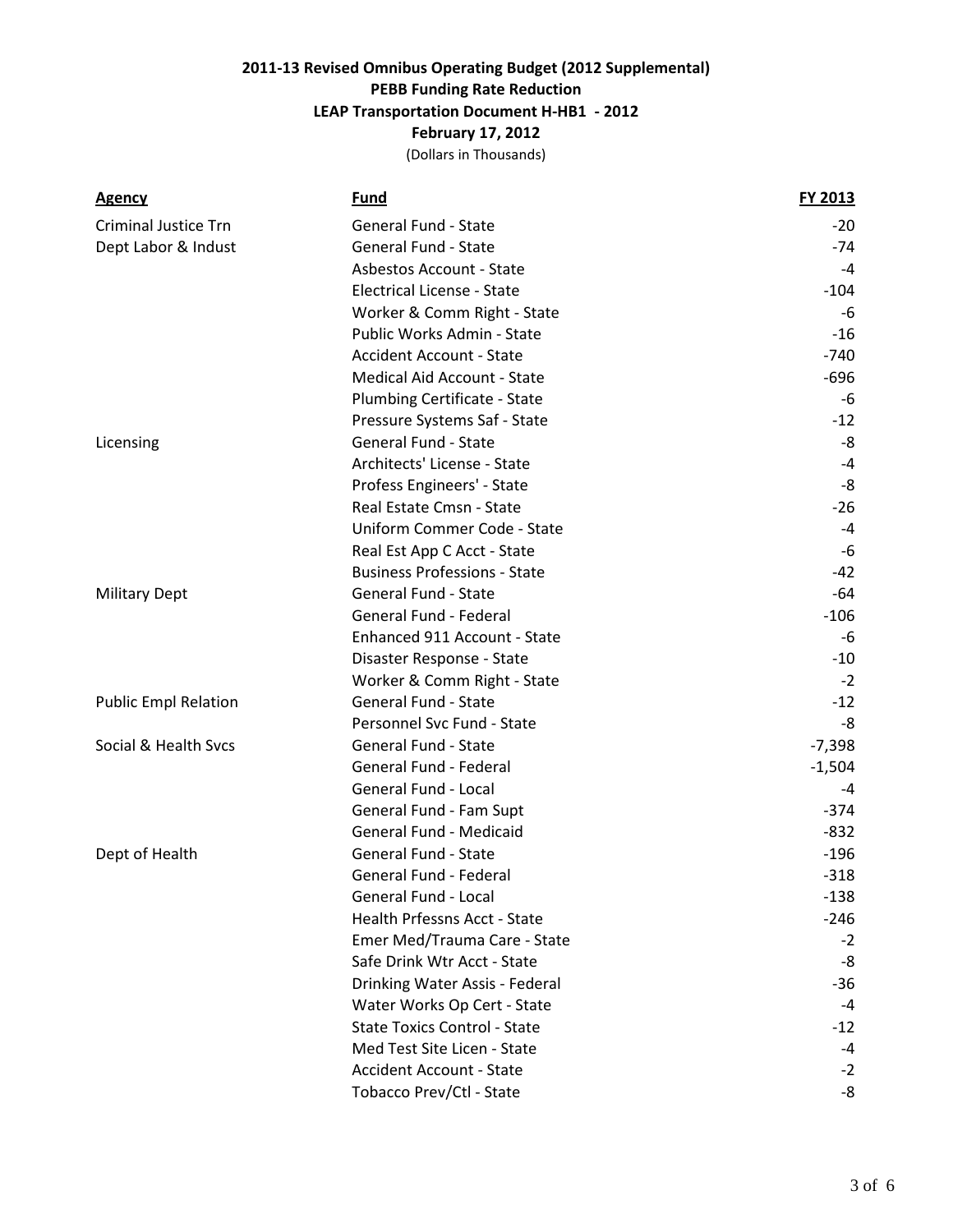| <b>Agency</b>          | Fund                            | FY 2013  |
|------------------------|---------------------------------|----------|
| Veterans' Affairs      | <b>General Fund - State</b>     | -40      |
|                        | General Fund - Federal          | $-200$   |
|                        | <b>General Fund - Local</b>     | $-132$   |
|                        | Vet Innovations Pgm - State     | $-2$     |
|                        | Veteran Estate Mgmt - Local     | $-4$     |
| Corrections            | <b>General Fund - State</b>     | $-5,044$ |
| Svcs for the Blind     | <b>General Fund - State</b>     | -8       |
|                        | General Fund - Federal          | $-38$    |
| Cncl for Higher Ed     | <b>General Fund - State</b>     | $-26$    |
|                        | General Fund - Federal          | $-2$     |
| <b>Public Schools</b>  | <b>General Fund - State</b>     | $-148$   |
|                        | General Fund - Federal          | $-82$    |
|                        | Education Legacy T A - State    | $-2$     |
| School for the Blind   | General Fund - State            | $-48$    |
|                        | <b>General Fund - Local</b>     | -8       |
| Child Deaf Hrng Loss   | <b>General Fund - State</b>     | $-72$    |
| Workforce Trng/Ed Bd   | <b>General Fund - State</b>     | $-10$    |
|                        | <b>General Fund - Federal</b>   | $-6$     |
| Arch/Historic Preser   | General Fund - Federal          | $-4$     |
|                        | WA St Heritage Ctr - State      | $-8$     |
| Dept Early Learning    | <b>General Fund - State</b>     | $-26$    |
|                        | <b>General Fund - Federal</b>   | $-104$   |
| UW                     | General Fund - State            | $-4,222$ |
|                        | <b>Accident Account - State</b> | -18      |
|                        | Medical Aid Account - State     | $-14$    |
| WSU                    | General Fund - State            | $-2,168$ |
| E W U                  | General Fund - State            | $-592$   |
| C W U                  | General Fund - State            | $-538$   |
| TESC                   | General Fund - State            | $-344$   |
| W W U                  | <b>General Fund - State</b>     | $-828$   |
|                        | Education Legacy T A - State    | -62      |
| Student Fin Aid Ofc    | General Fund - Federal          | $-4$     |
| <b>Arts Commission</b> | WA St Heritage Ctr - State      | -8       |
| Columbia River Gorge   | General Fund - State            | $-2$     |
|                        | General Fund - Local            | $-2$     |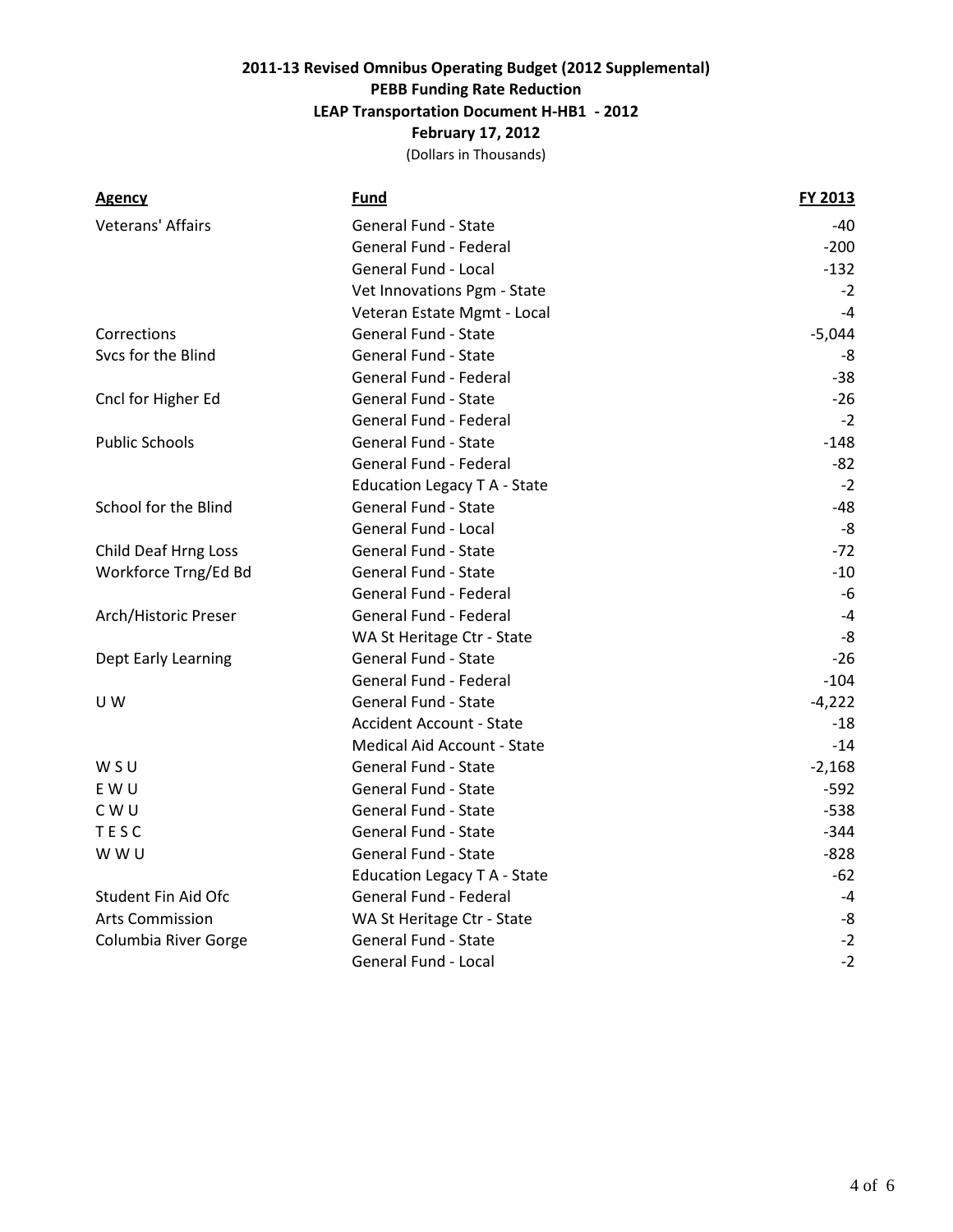| <b>Agency</b>               | <b>Fund</b>                         | <b>FY 2013</b> |
|-----------------------------|-------------------------------------|----------------|
| Dept of Ecology             | <b>General Fund - State</b>         | $-270$         |
|                             | General Fund - Federal              | $-154$         |
|                             | <b>General Fund - Local</b>         | -16            |
|                             | <b>Reclamation Acct - State</b>     | $-10$          |
|                             | Flood Control Assist - State        | -4             |
|                             | Waste Reduct/Recycle - State        | $-26$          |
|                             | Site Closure Account - State        | $-2$           |
|                             | Worker & Comm Right - State         | -6             |
|                             | <b>State Toxics Control - State</b> | $-250$         |
|                             | <b>State Toxics Control - Local</b> | $-2$           |
|                             | <b>Local Toxics Control - State</b> | $-20$          |
|                             | <b>Water Quality Permit - State</b> | $-100$         |
|                             | Underground Storage - State         | $-12$          |
|                             | <b>Biosolids Prmt Acct - State</b>  | -6             |
|                             | Hazardous Waste - State             | $-18$          |
|                             | Air Poll Contr Acct - State         | -4             |
|                             | Oil Spill Prevn Acct - State        | -28            |
|                             | Air Oper Permit Acct - State        | -8             |
|                             | <b>Water Pollution Ctrl - State</b> | $-2$           |
|                             | Water Pollution Ctrl - Federal      | -8             |
| <b>Pollution Liab Insur</b> | Pollution Liab Insur - State        | $-2$           |
| Parks & Rec Comm            | <b>Winter Recreation - State</b>    | $-2$           |
|                             | Snowmobile Account - State          | $-4$           |
|                             | Parks Renewal Acct - State          | $-360$         |
| Rec & Conservation          | <b>General Fund - State</b>         | $-4$           |
|                             | General Fund - Federal              | -4             |
|                             | <b>Recreation Resources - State</b> | -18            |
| Env & Land Use Hrg          | <b>General Fund - State</b>         | $-12$          |
| <b>Conservation Comm</b>    | <b>General Fund - State</b>         | $-12$          |
| Fish & Wildlife             | <b>General Fund - State</b>         | $-254$         |
|                             | <b>General Fund - Federal</b>       | $-236$         |
|                             | General Fund - Local                | -132           |
|                             | Aquatic Lands Acct - State          | $-18$          |
|                             | Recreatnl Fish Enhan - State        | -6             |
|                             | Warm Water Game Fish - State        | $-10$          |
|                             | Aquatic Inv Sp Prev - State         | $-4$           |
|                             | Wildlife Account - State            | $-228$         |
|                             | Special Wildlife - State            | $-2$           |
|                             | Oil Spill Prevn Acct - State        | $-4$           |
|                             | <b>Oyster Reserve Land - State</b>  | $-2$           |
| <b>Puget Sound Partner</b>  | <b>General Fund - State</b>         | $-10$          |
|                             | General Fund - Federal              | $-4$           |
|                             | <b>State Toxics Control - State</b> | -6             |